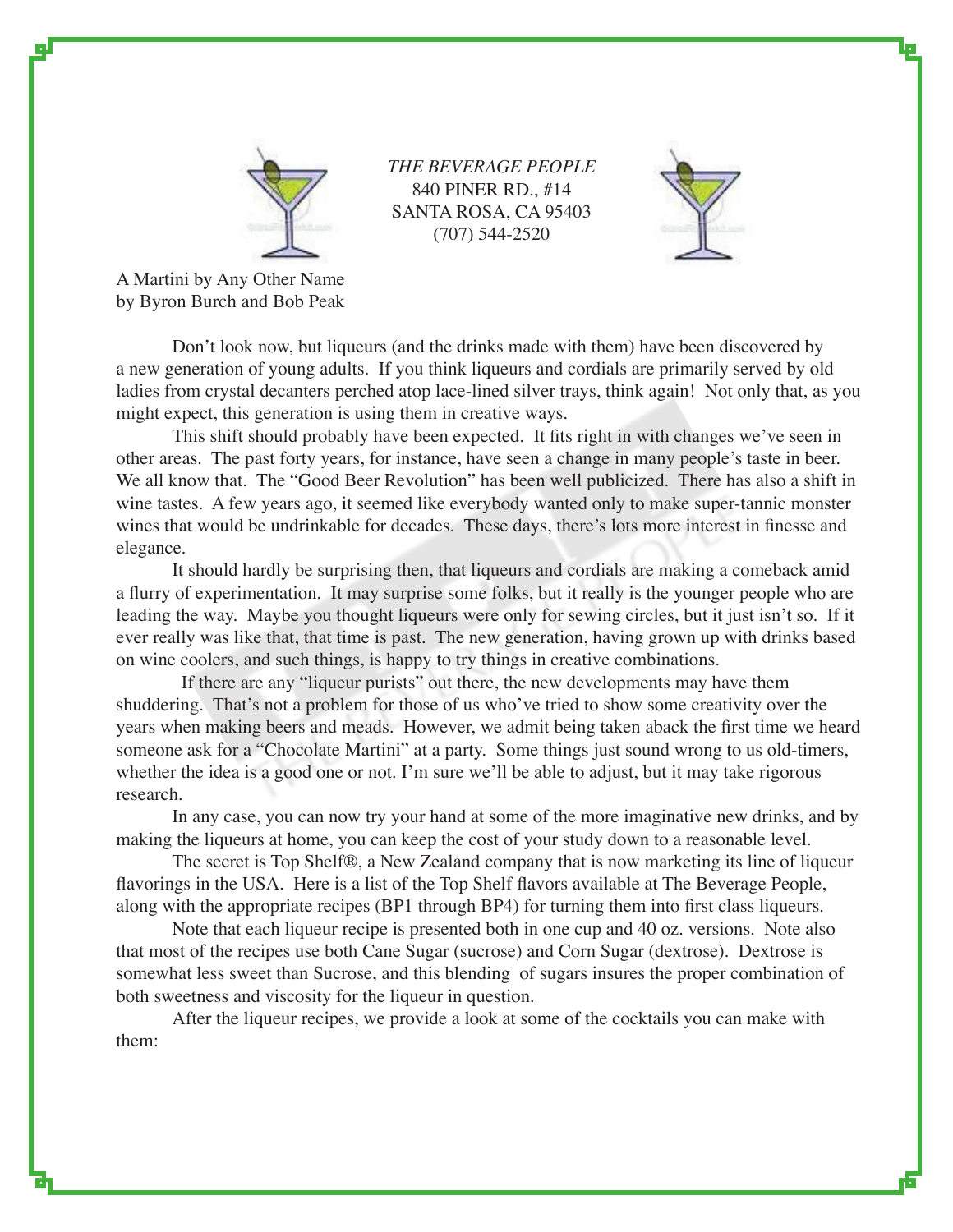| Cat. #                    | Flavor                                                       | Base Recipe             | Compare with                                                                                                                                  |
|---------------------------|--------------------------------------------------------------|-------------------------|-----------------------------------------------------------------------------------------------------------------------------------------------|
| 704                       | <b>Absinthe</b>                                              | None                    | Anisette                                                                                                                                      |
|                           | <u>Amaretto</u>                                              | $\overline{BP3}$        | Amaretto di Serrano®                                                                                                                          |
|                           | Apple Schnapps<br>Blackberry Schnapps<br>Cafelua             | $\overline{\text{BP}}$  | Aniarcho di Scrianos<br>Apple liqueur<br>Blackberry liqueur<br>Kahlua® Coffee liqueur<br>Cherry Heering®<br>Vandermint® liqueur<br>Tia Maria® |
| $\overline{\text{NT4}}$   |                                                              | $\overline{BP1}$        |                                                                                                                                               |
|                           |                                                              | $\overline{BP3}$        |                                                                                                                                               |
|                           | Cherry Brandy<br>Chocolate Mint                              | BPI                     |                                                                                                                                               |
|                           |                                                              | $\overline{BP2}$        |                                                                                                                                               |
| $\overline{\text{NT}}$ 06 | Coffee Maria                                                 | $\overline{BP1}$        |                                                                                                                                               |
| $\overline{\text{NT}}$ 16 | Crème de Cacao                                               | $\overline{\text{BP3}}$ |                                                                                                                                               |
|                           | Crème de Menthe                                              | $\overline{\text{BP}}$  | Chocolate liqueur<br>Green Crème de Menthe                                                                                                    |
|                           | Dictine                                                      | $\overline{\text{BP}}$  | <b>Benedictine®</b>                                                                                                                           |
|                           | Hazelnut                                                     | <b>BP1</b>              | Frangelico®<br>Bailey's® Irish Cream<br>A BP Original!<br>Galliano®                                                                           |
| NT18                      | Trish Cream<br>Trish Peppermint Cream<br>Italiano            | $\overline{BP4}$        |                                                                                                                                               |
| New!<br>NT33              |                                                              | $\overline{BP4}$        |                                                                                                                                               |
|                           |                                                              | $\overline{\text{BP3}}$ |                                                                                                                                               |
| NT24                      |                                                              | $\overline{BP}$         | Gran Marnier®                                                                                                                                 |
|                           | Orange Brandy<br>Peach Schnapps                              | $\overline{\text{BP}}$  |                                                                                                                                               |
|                           |                                                              | $\overline{\text{BP2}}$ | Peche Liqueur<br>Drambuie®                                                                                                                    |
| NT42                      |                                                              | BP3                     |                                                                                                                                               |
|                           | Skyebuie<br>Skyebuie<br>Swiss Chocolate Almond<br>Triple Sec | $\overline{BP2}$        | Chocolate Almond liqueur<br>Triple Sec                                                                                                        |

We may love the metric system...but not everybody does! Being from New Zealand, the labels on our delicious new Top Shelf liqueur extracts include mixing instructions in milliliters (or advise using Top Shelf's proprietary pre-mixed syrup bases). We've decided instead to formulate comparable recipes using regular ingredients on hand here at The Beverage People, or at the grocery store.

 For the most appropriate recipe to use for each liqueur, see the "Base Recipe" column above. Follow either the recipe for a one-cup small batch or the full 40-ounce whole-bottle version. The four Base Recipes are BP1 (Medium), BP2 (Sweet), BP3 (Very Sweet), and BP4 (Cream). Note that some of the recipes use a blend of sugars to arrive at an appropriate balance of sweetness and viscosity for a particular liqueur.

| Ingredient                                     | For 1 cup $(8 \text{ oz.})$ | Full 40-oz. Batch |
|------------------------------------------------|-----------------------------|-------------------|
| <b>Top Shelf Extract</b>                       |                             | 50 ml. Bottle     |
| proof                                          |                             | /4 cups           |
| Table Sugar (sucrose)<br>Corn Sugar (dextrose) | bsp                         |                   |
|                                                |                             |                   |
| <b>Vater</b>                                   |                             |                   |
|                                                |                             |                   |

# **Medium Liqueur Base Recipe: BP1**

In a saucepan, mix sugars with water. Place over medium heat and stir to dissolve. Simmer one minute, remove from heat. When cool, mix the syrup with vodka and extract. Stir or shake to blend, bottle, enjoy!

# **Sweet Liqueur Base Recipe: BP2**

| <u>Ingredient</u>                              | <u>For 1 cup (8 oz.)</u> | Full 40-oz. Batch  |
|------------------------------------------------|--------------------------|--------------------|
| <b>Top Shelf Extract</b>                       |                          | 50 ml. Bottle      |
| proof                                          |                          | $\frac{3}{4}$ cups |
| Table Sugar (sucrose)<br>Corn Sugar (dextrose) | <u>bst</u>               | $\Omega$ cup       |
|                                                | `bsr                     |                    |
| <b>Vater</b>                                   | bsp                      | cups               |

In a saucepan, mix sugars with water. Place over medium heat and stir to dissolve. Simmer one minute, remove from heat. When cool, mix the syrup with vodka and extract. Stir or shake to blend, bottle, enjoy!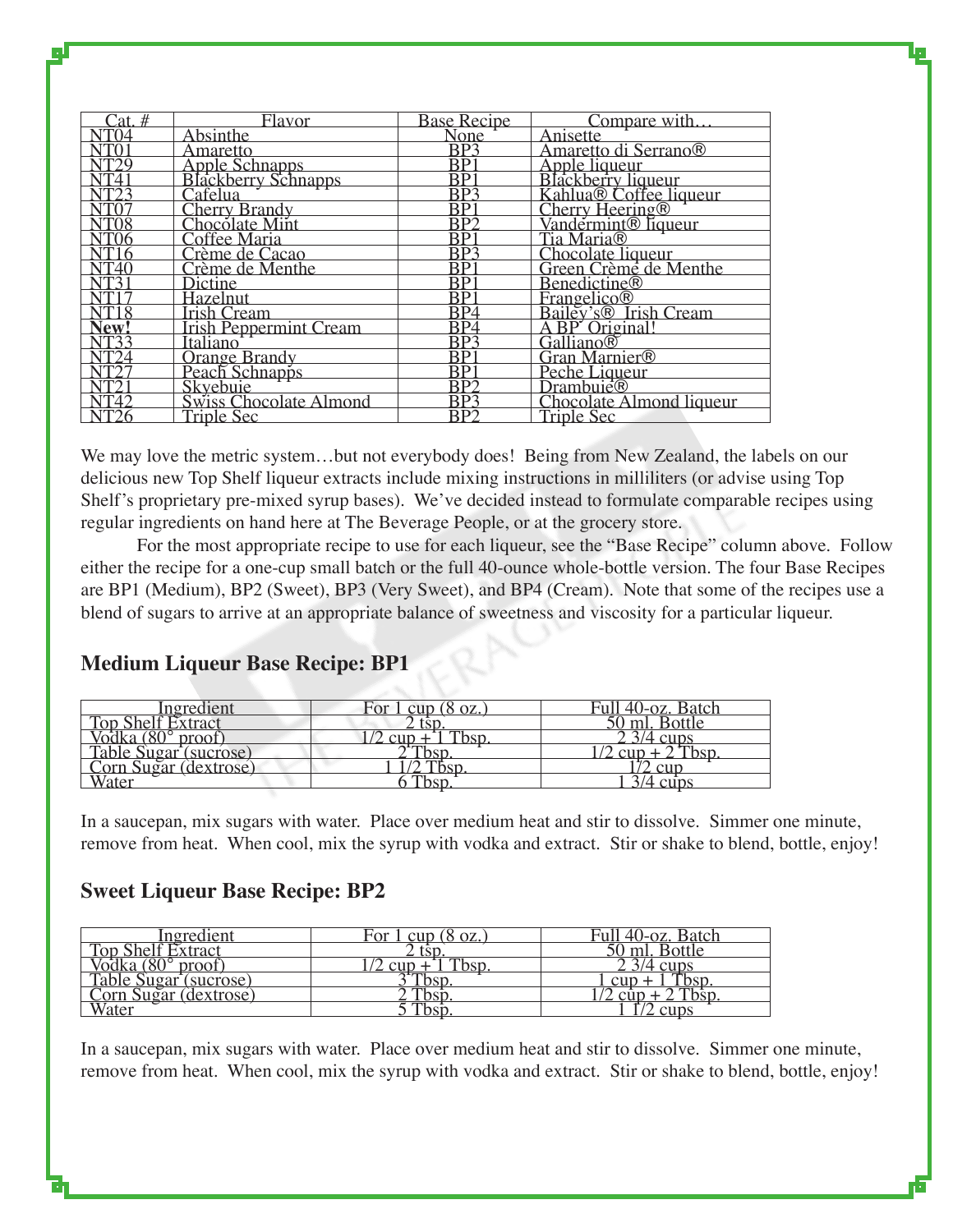| Ingredient            | For $1 \text{ cup} (8 \text{ oz.})$ | Full 40-oz. Batch |
|-----------------------|-------------------------------------|-------------------|
| Top Shelf Extract     | tsp                                 | $0$ ml. Bottle    |
| Vodka (80° proof)     | Then                                | $3/4$ cups        |
| Table Sugar (sucrose) | cur                                 | $'4$ cups         |
| Corn Sugar (dextrose) |                                     | : cur             |
| Water                 | Tbsp                                | cups              |

# **Very Sweet Liqueur Base Recipe: BP3**

In a saucepan, mix sugars with water. Place over medium heat and stir to dissolve. Mixture will be very thick, but the sugar will dissolve. Simmer one minute, remove from heat. When cool, mix the syrup with vodka and extract. Stir or shake to blend, bottle, enjoy!

## **Cream Liqueur Base Recipe: BP4**

| Ingredient                                                 | For 1 cup $(8 \text{ oz.})$ | Full 40-oz. Batch |
|------------------------------------------------------------|-----------------------------|-------------------|
| Top Shelf Extract                                          |                             | 50 ml. Bottle     |
|                                                            | cut                         | $1/2$ cups        |
| Vodka (80° proof)<br>Coffee Mate® Non-dairy                |                             |                   |
| creamer, original flavor<br>Table Sugar (sucrose)<br>Water | 3 cur                       | $2/3$ cups        |
|                                                            | 2 Tbsp                      | Tbsp.             |
|                                                            |                             |                   |

In a saucepan, bring water and sugar to a boil. Simmer one minute. Remove from heat and whisk in Coffee Mate to blend. Cool, stirring occasionally. Add to vodka in a mixing container, add extract, and stir or shake to blend. Bottle and enjoy!

### **Making Various Martini Drinks**

Perhaps the novelty Martini is the place to start. These can be made a lot of different ways. The simplest way is to pour equal parts of any liqueur and vodka over the rocks. Once you've done this, you can try varying the percentages to suit your own taste, and maybe even combining two or more liqueurs, or crushing the ice and shaking the drink if you have a shaker. With something this basic, your interpretation rules. After exhaustive practice has helped you master the basics, it's time to branch out. Here are some recipes you may want to try:

### **Liqueur Cocktail Recipes**

 Perhaps the novelty Martini is the place to start. These can be made a lot of different ways. The simplest way is to pour equal parts of any liqueur and vodka over the rocks. Once you've done this, you can try varying the percentages to suit your own taste, and maybe even combining two or more liqueurs, or crushing the ice and shaking the drink if you have a shaker. With something this basic,your interpretation rules. Here are some recipes you may want to try: